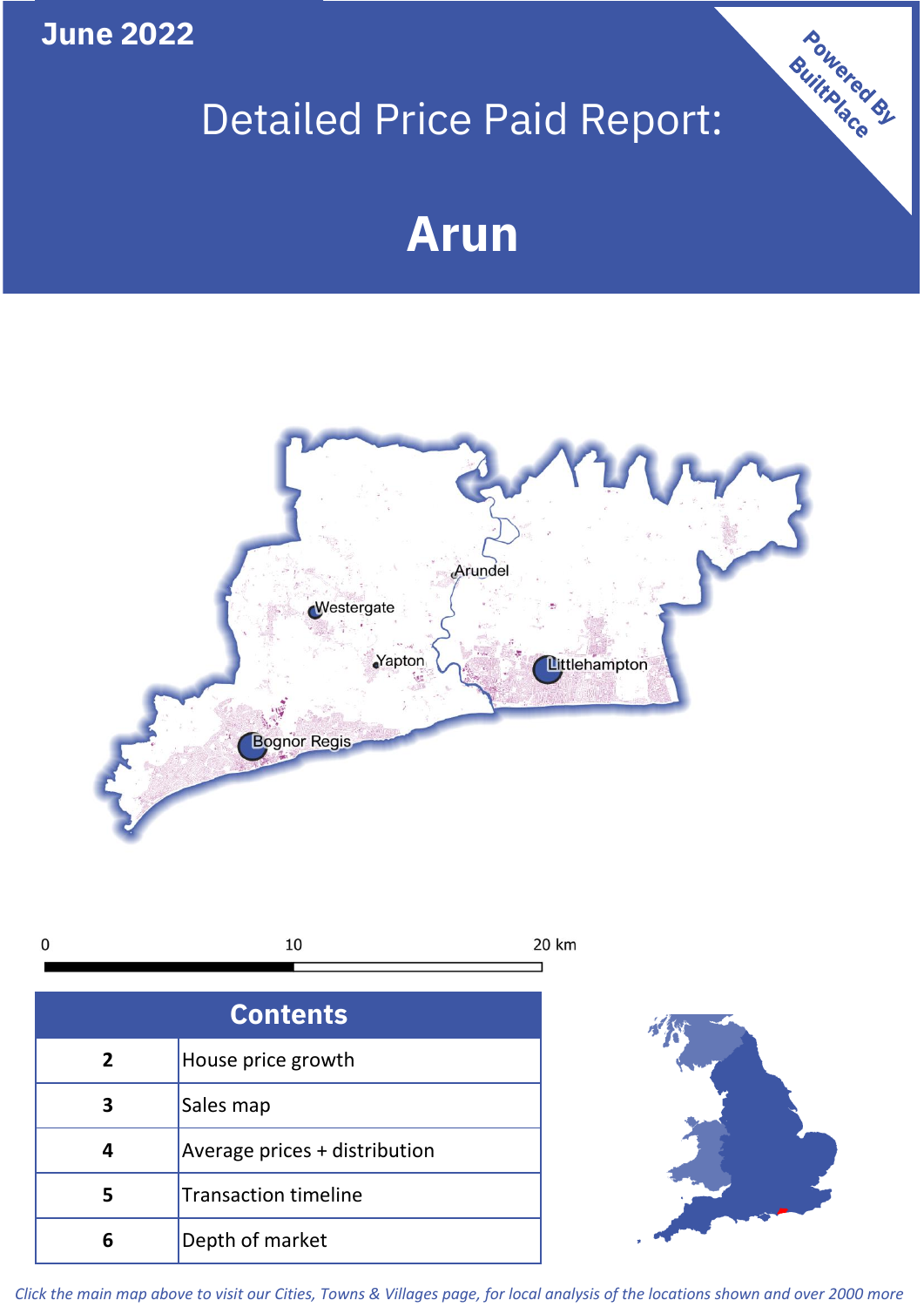#### **Headline Data**

|                     | <b>Current level</b> | 3 month  | <b>Annual</b> | 5 year  | 10 year |
|---------------------|----------------------|----------|---------------|---------|---------|
| <b>House prices</b> | £349,622             | 3.5%     | 14.0%         | 30.0%   | 73.9%   |
| <b>Transactions</b> | 3,109                | $-13.3%$ | 8.3%          | $-9.5%$ | 12.6%   |

#### **House Price Growth (April 2022 data)**

#### *Annual Change in House Prices*



House prices in Arun grew by 14.0% in the 12 months to April 2022 (based on 3-month smoothed data). By comparison national house prices grew by 10.7% and prices in the South East grew by 11.5% over the same period.

Arun house prices are now 54.2% above their previous peak in 2007, compared to +60.7% for the South East and +52.9% across England.



#### *Year-To-Date Change in House Prices, December to April*

Local prices have grown by 4.8% in 2022 so far, compared to growth of 3.7% over the same period last year.

#### *Source: OS OpenData; UK House Price Index (Contains HM Land Registry data © Crown copyright)*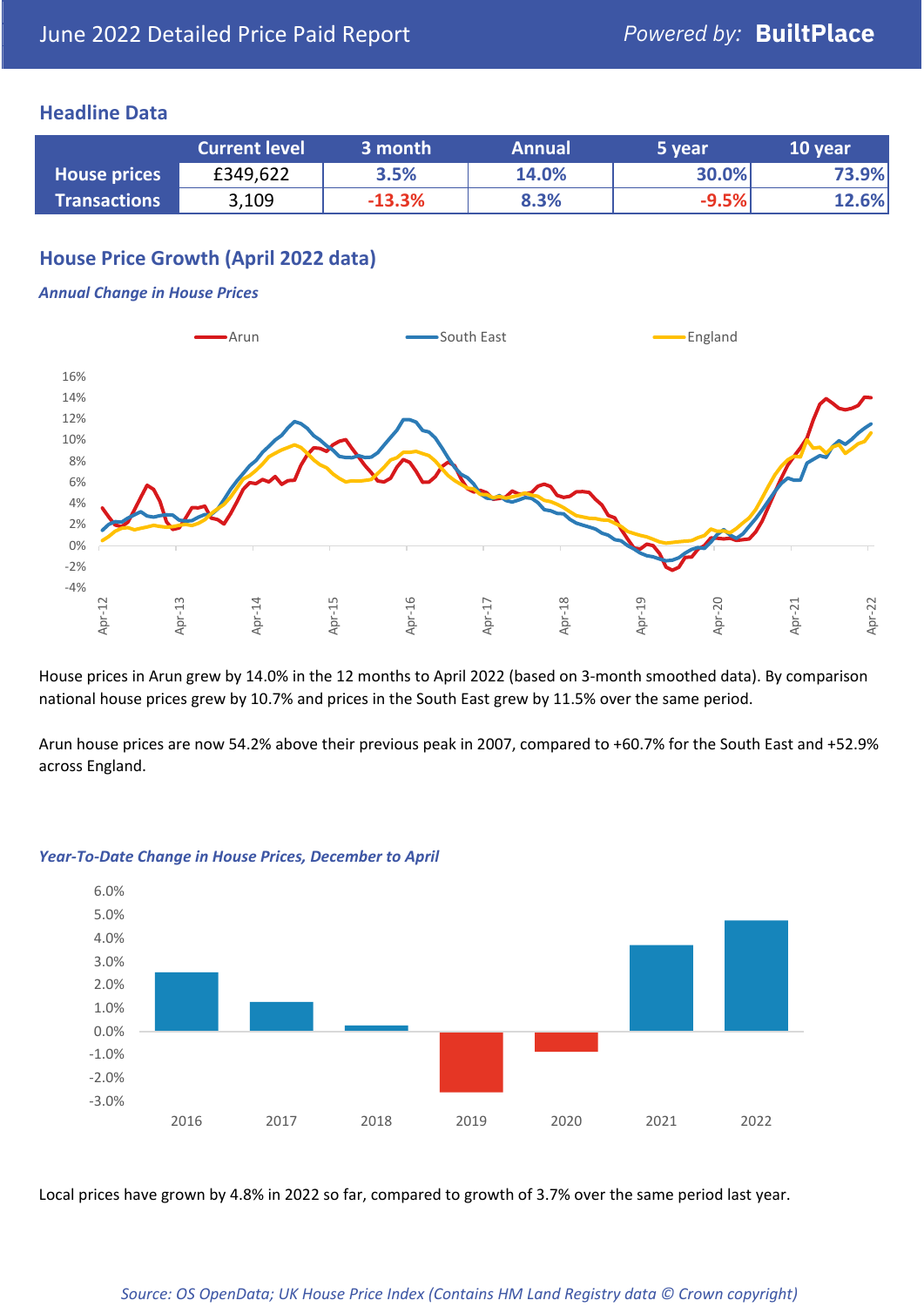### **House Price Map**

#### *12 months to April 2022*



*Each point is one postcode, coloured by the average value relative to all sales in this local authority (price bands are LA-specific quintiles).*

### **Map Key**

| Min      | <b>Max</b> |                            |
|----------|------------|----------------------------|
| Up to    | £217,000   | 1st quintile / lowest 20%  |
| £217,000 | £285,000   | 2nd quintile               |
| £285,000 | £351,000   | 3rd quintile               |
| £351,000 | £478,000   | 4th quintile               |
| £478,000 | and over   | 5th quintile / highest 20% |

#### *Source: OS OpenData; UK House Price Index (Contains HM Land Registry data © Crown copyright)*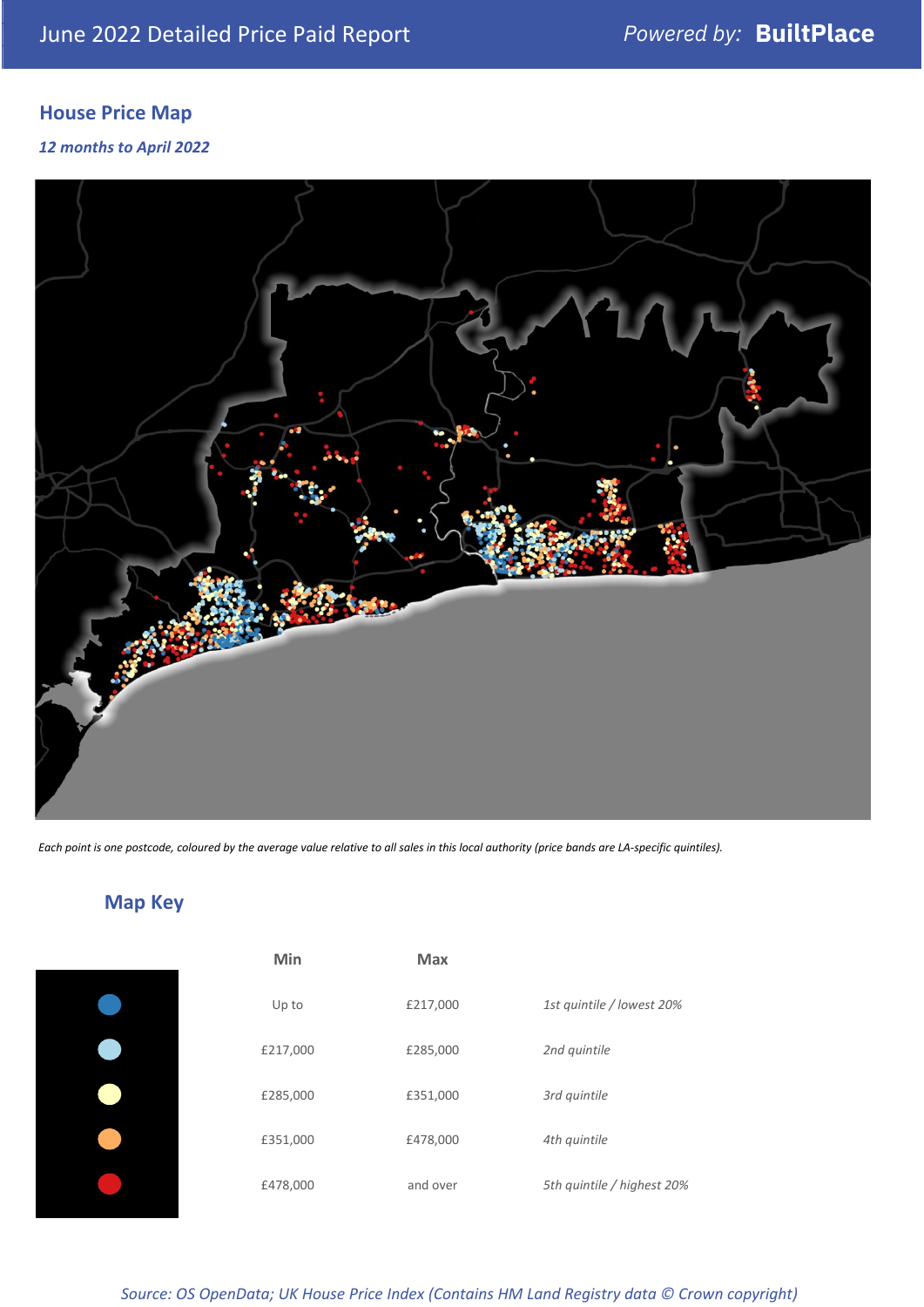#### **Average House Price by Property Type**

#### *12 months to April 2022*



#### **House Price Distribution by Year**

*All properties, by price band and calendar year (2020 = year to date)*

|                    | 1997 | 2002 | 2007 | 2012 | 2017 | 2019 | 2020 |
|--------------------|------|------|------|------|------|------|------|
| <b>Under £100k</b> | 79%  | 27%  | 4%   | 6%   | 3%   | 3%   | 4%   |
| £100-200k          | 18%  | 51%  | 44%  | 41%  | 18%  | 13%  | 12%  |
| E200-300k          | 2%   | 17%  | 33%  | 32%  | 38%  | 30%  | 24%  |
| £300-400k          | 0%   | 4%   | 11%  | 12%  | 22%  | 24%  | 26%  |
| £400-500k          | 0%   | 1%   | 5%   | 5%   | 9%   | 12%  | 16%  |
| <b>£500k-1m</b>    | 0%   | 1%   | 3%   | 4%   | 9%   | 16%  | 18%  |
| £1-2m              | 0%   | 0%   | 0%   | 0%   | 1%   | 2%   | 1%   |
| <b>Over £2m</b>    | 0%   | 0%   | 0%   | 0%   | 0%   | 0%   | 0%   |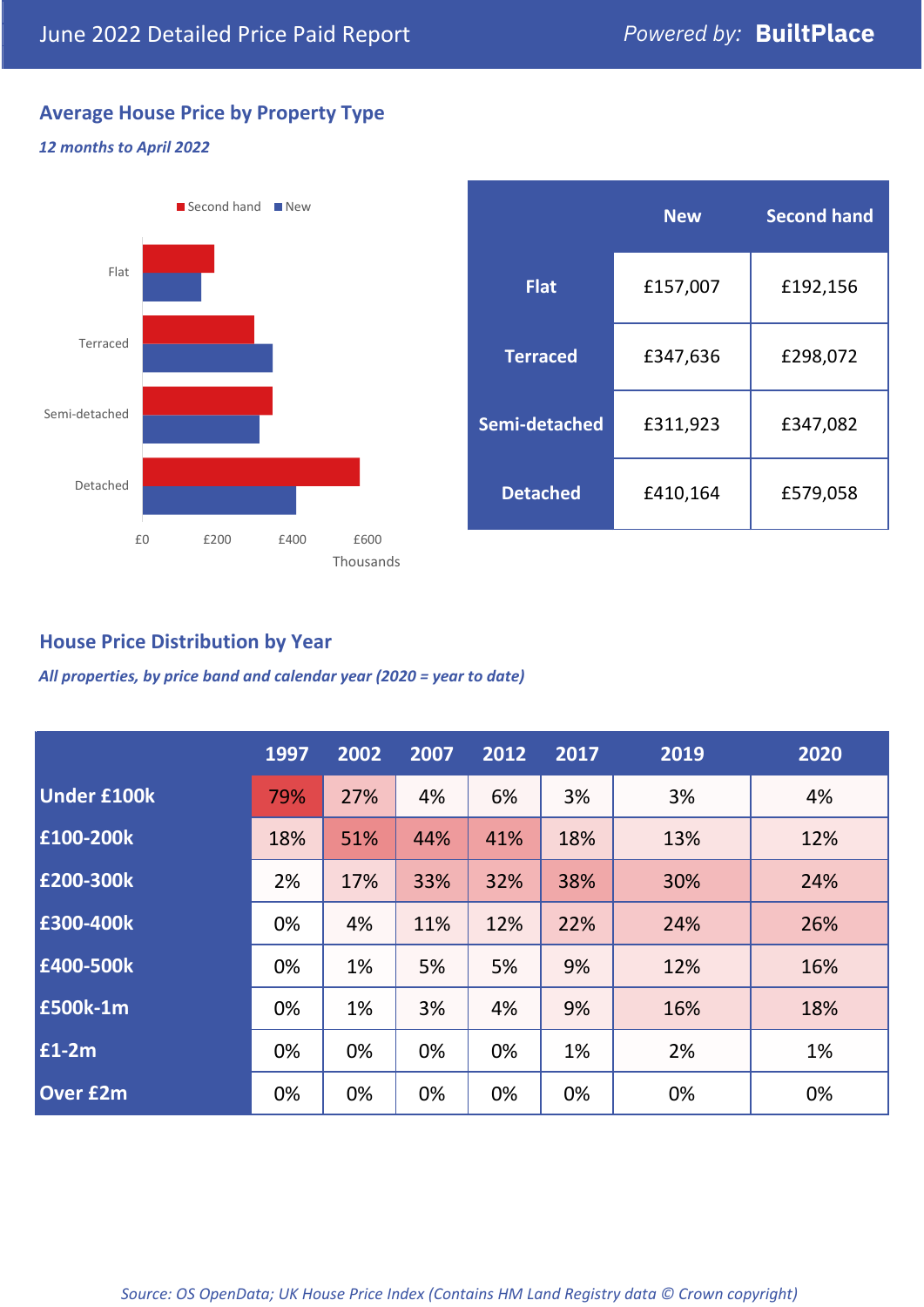#### **Transactions (February 2022 data)**

*Annual Transactions, Indexed (2001-05 average = 100)*



There were 3,109 transactions in Arun during the 12 months to February 2022. This is 70% of the average from 2001-05 and suggests activity is significantly below pre-downturn levels.

Transactions in Arun have fallen by 14.4% since 2014, compared to changes of -9.9% for South East and -7.7% for England.



#### *Cash and New Build Sales as % of Total, by Year*

*Note: The data on this page EXCLUDES transactions identified as transfers under a power of sale/repossessions, buy-to-lets (where they can be identified by a mortgage), and transfers to non-private individuals - i.e. it comprises only Land Registry 'A' data.*